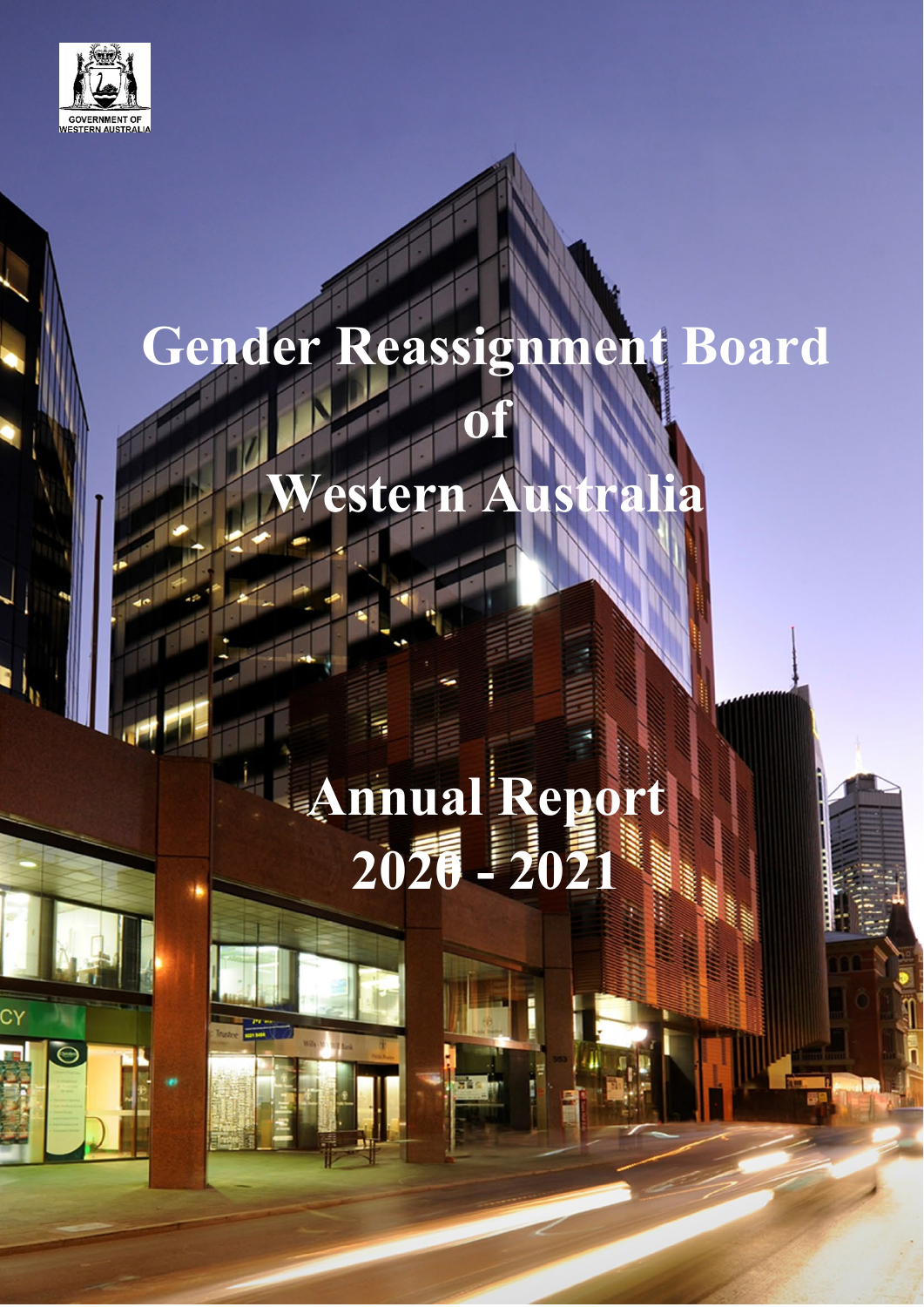

### **The Gender Reassignment Board of Western Australia**

Hon John Quigley MLA Attorney General 11th Floor, Dumas House 2 Havelock Street WEST PERTH WA 6005

Dear Attorney

#### <span id="page-1-0"></span>**PRESIDENT'S ANNUAL REPORT FOR THE GENDER REASSIGNMENT BOARD**

In accordance with section 13 of the *Gender Reassignment Act 2000,* I submit my report on the activities of the Gender Reassignment Board for the year ending 30 June 2021.

The Gender Reassignment Board is not a statutory authority specified in Schedule 1 to the *Financial Administration and Audit Act 1985.*

Yours sincerely

Patrick Hogan **PRESIDENT**

**12 August 2021**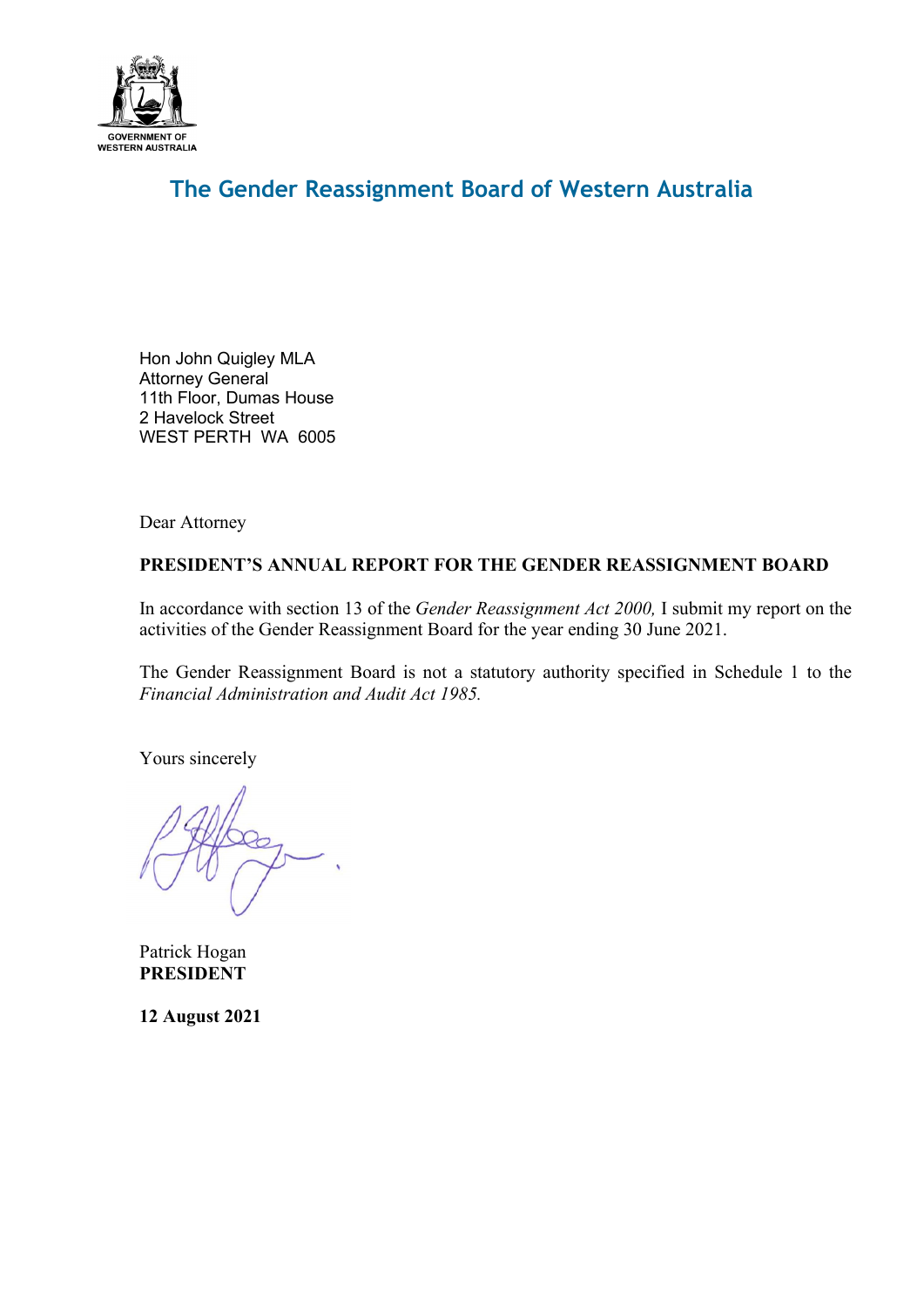### **Table of Contents**

| PRESIDENT'S ANNUAL REPORT FOR THE GENDER REASSIGNMENT BOARD 1 |  |
|---------------------------------------------------------------|--|
|                                                               |  |
|                                                               |  |
|                                                               |  |
|                                                               |  |
|                                                               |  |
|                                                               |  |
|                                                               |  |
|                                                               |  |
|                                                               |  |
|                                                               |  |
|                                                               |  |
|                                                               |  |
|                                                               |  |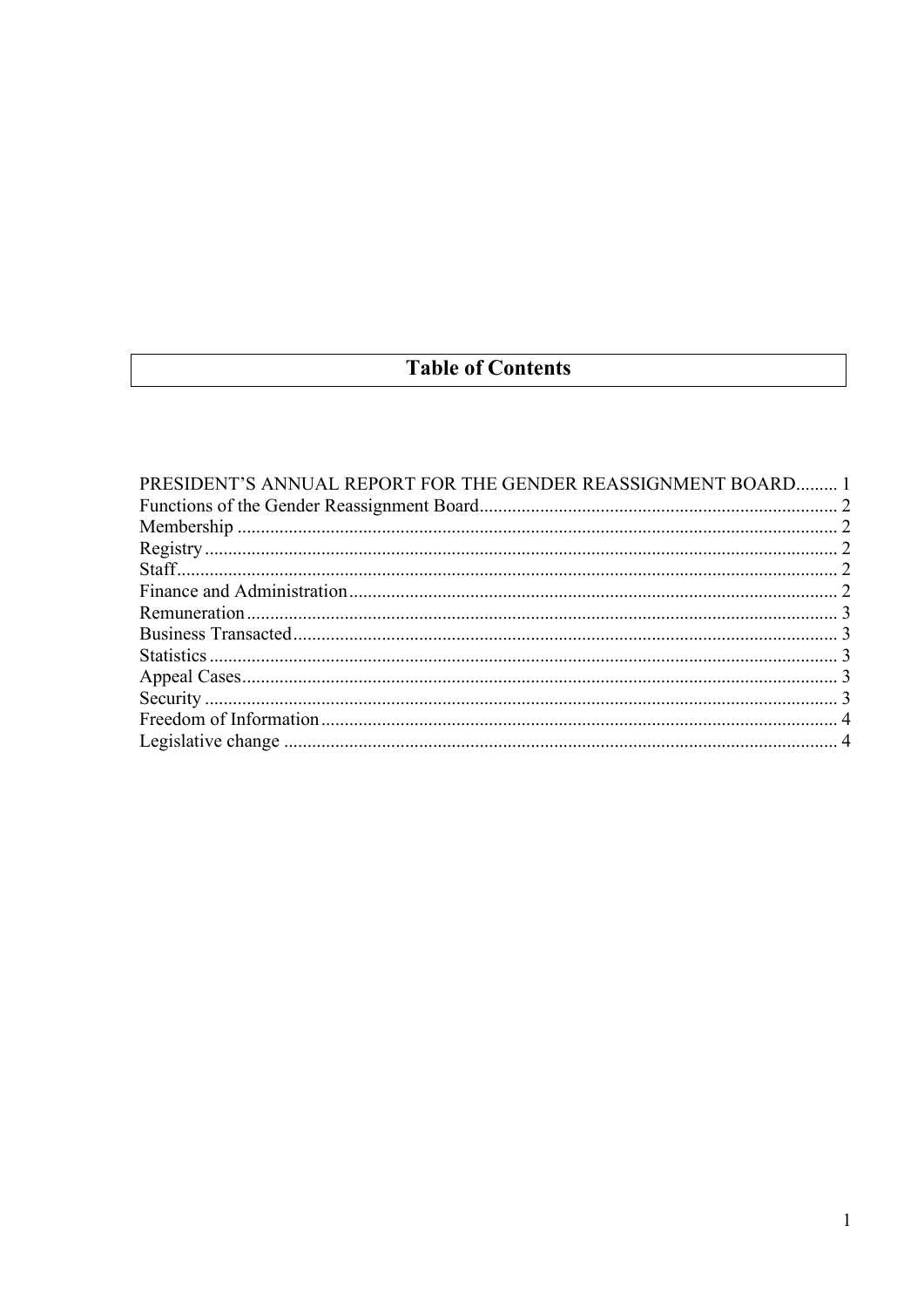#### <span id="page-3-0"></span>**Functions of the Gender Reassignment Board**

The Gender Reassignment Board (the Board) was established under Section 5 of the *Gender Reassignment Act 2000*. The statutory functions of the Board are;

- a) To receive and determine applications for recognition certificates; and
- b) To issue recognition certificates in suitable cases.

Recognition certificates identify a person who has undergone a reassignment procedure as being of the sex to which the person has been reassigned.

#### <span id="page-3-1"></span>**Membership**

#### **President:**

Mr Patrick Hogan (Magistrate/Barrister)

#### **Members:**

Mr Grantham Kitto Dr Lauren Megaw Ms Esther Waschk Dr Kymberley Wilson

#### **Executive Officer:**

Mrs Kathleen Halden (Department of Justice)

#### <span id="page-3-2"></span>**Registry**

The Board registry is contactable on (08) 9219 3111 or via email at [sat@justice.wa.gov.au](mailto:sat@justice.wa.gov.au) between 8:30am and 4:30pm, Monday to Friday. The registry is located at level 6, 565 Hay Street, Perth WA.

#### <span id="page-3-3"></span>**Staff**

The administration of the Board is conducted by the Executive Officer.

#### <span id="page-3-4"></span>**Finance and Administration**

The Board is an autonomous body that is wholly funded by the Department of Justice.

The Department receives all fees in respect of Board matters.

The Board does not directly employ its own staff. Staff are provided by the Department.

The Board meets once a month or as necessary, and the President and members are remunerated on an hourly basis.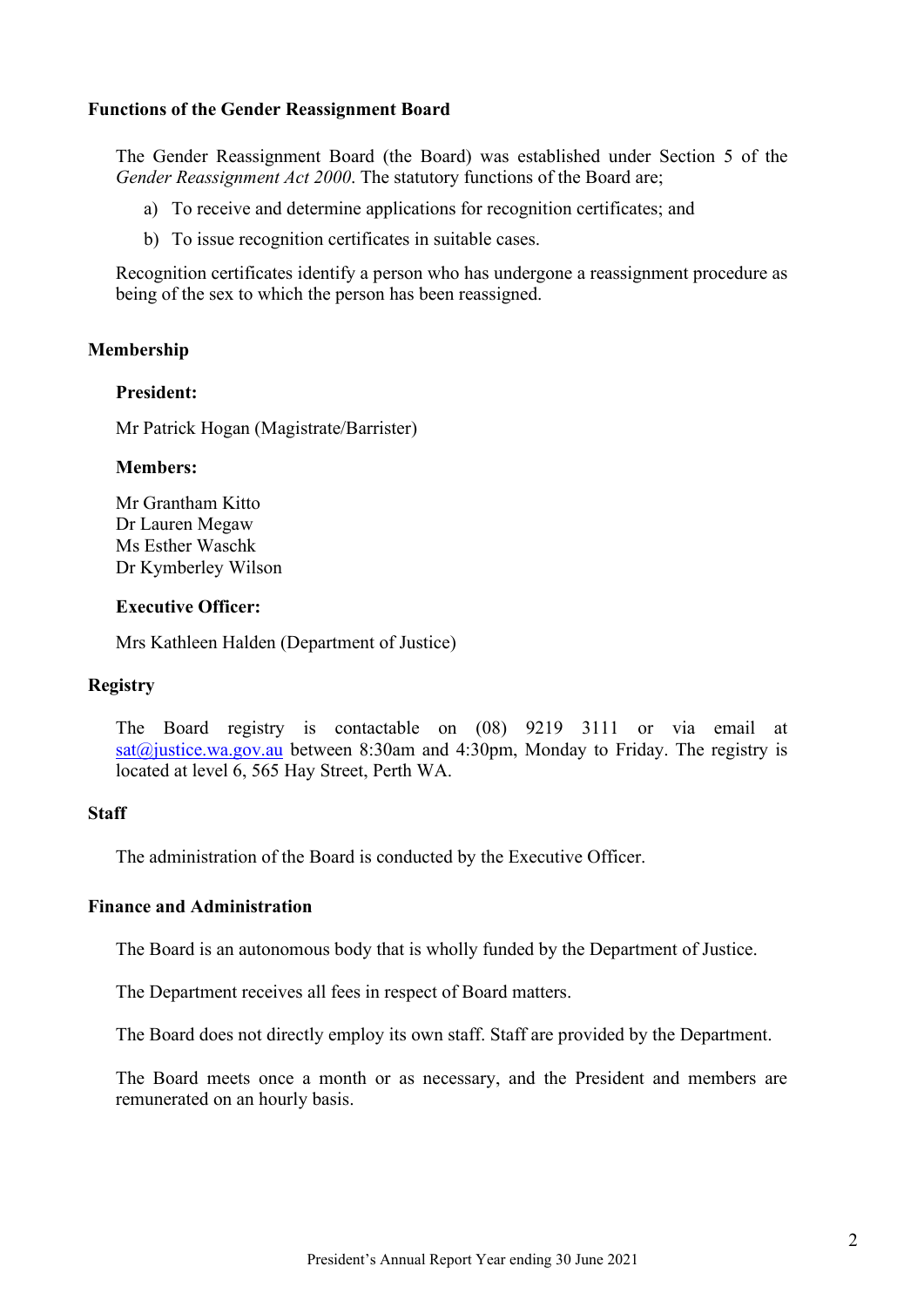#### <span id="page-4-0"></span>**Remuneration**

| <b>Position</b><br>title | Type of<br>remuneration*                        | Term of<br>appointment /<br>tenure | Base salary/ sitting<br>fees | Gross/actual<br>remuneration for<br>financial year |
|--------------------------|-------------------------------------------------|------------------------------------|------------------------------|----------------------------------------------------|
| Chair                    | Set by the Public<br><b>Sector Commissioner</b> | Up to 5 years                      | \$450 per full day           | \$300 per part day                                 |
| Member                   | Set by the Public<br><b>Sector Commissioner</b> | Up to 3 years                      | \$300 per full day           | \$200 per part day                                 |

#### <span id="page-4-1"></span>**Business Transacted**

From 1 July 2020 to 30 June 2021 the Board received 52 new applications, carried 7 applications over from the previous reporting period and issued 53 recognition certificates, (of which 6 certificates were issued on applications received in the previous reporting period).

#### <span id="page-4-2"></span>**Statistics**

| Applications lodged $2020 - 2021$            | 52        |
|----------------------------------------------|-----------|
| Applications carried over from $2019 - 2020$ |           |
| <b>Total</b>                                 | <u>59</u> |
| Applications granted without appeal          | 53        |
| Applications granted on appeal               |           |
| Applications refused                         | 0         |
| Applications dismissed                       |           |
| Applications pending                         | 5         |
| <b>Total</b>                                 | <u>59</u> |
| Applications received for male to female     | 33        |
| Applications received for female to male     | 25        |
| Applications female to non-binary            |           |
| Total*                                       | 59        |

\* This figure includes matters carried over from the previous reporting period.

#### <span id="page-4-3"></span>**Appeal Cases**

During the reporting period there were no appeals to the State Administrative Tribunal.

#### <span id="page-4-4"></span>**Security**

All applications lodged with the Board are kept secure with limited access. This is done primarily to ensure the privacy of individuals and to restrict access from persons not directly involved in the administration of the Board.